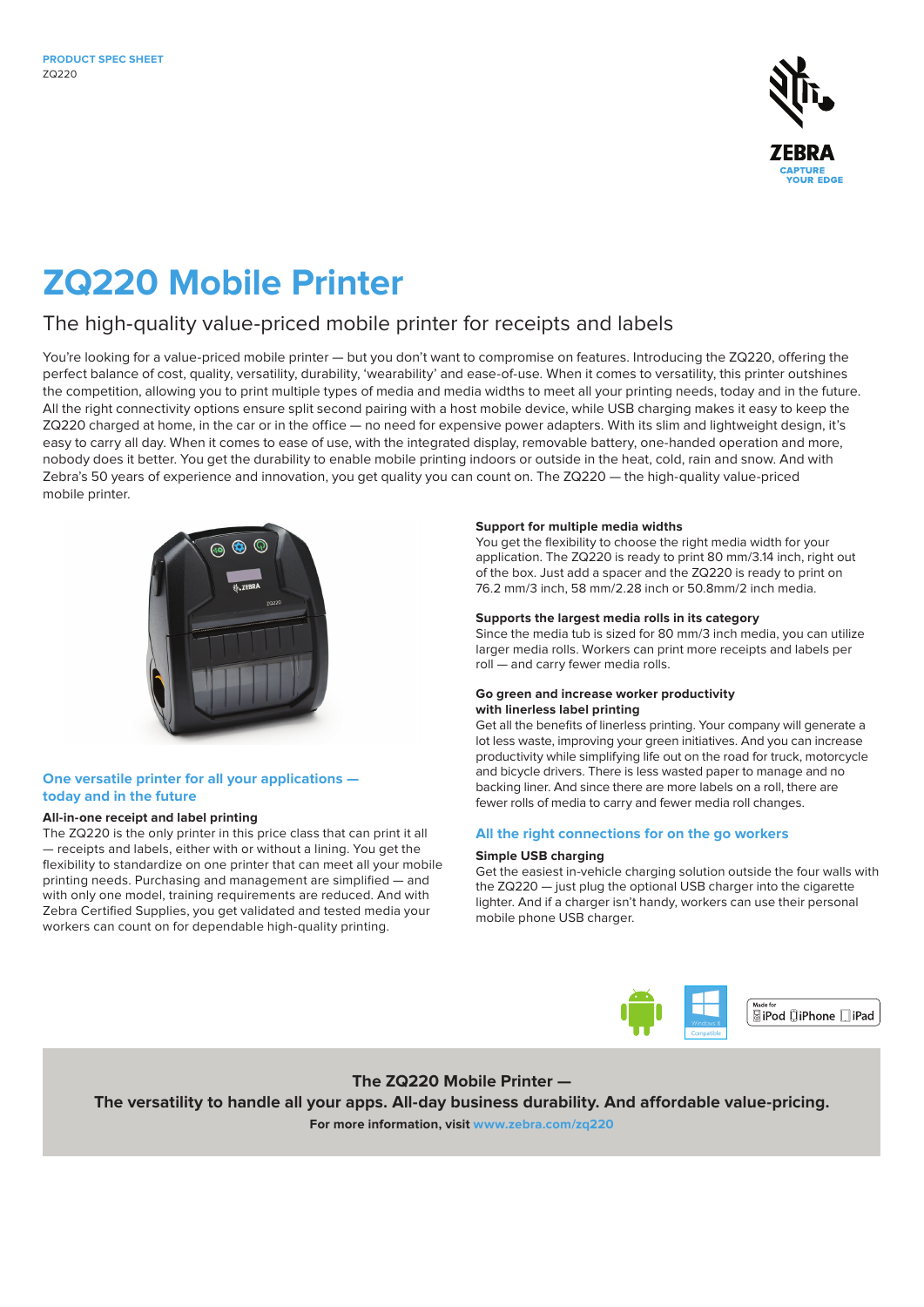#### **Faster, easier and more reliable printing**

Support for Bluetooth 4.1 Classic and Low Energy (BLE) enables the fastest communication between the host mobile device and the ZQ220, delivering dependably fast printing. And improved power efficiency extends the battery cycle of the host mobile device.

#### **Simple tap to pair with NFC**

With integrated NFC, pairing the ZQ220 to the Android mobile device of your choice couldn't be easier. Whether your workers are using an NFC-enabled Zebra or non-Zebra Android mobile device, or their own NFC-enabled mobile devices, just one tap will establish the connection to the ZQ220. No more time spent troubleshooting pairing problems, improving mobile worker and IT support staff productivity.

#### **Built for business — durable and easy to use**

## **Built-in intuitive OLED display for easy printer management**

Today's workers expect the ultimate in simplicity when it comes to mobile devices. And with the black and white OLED display, they'll get it. At a glance, users can see settings, including media status, Bluetooth connectivity status and print darkness, and take whatever action is needed to maximize uptime and print quality.

#### **Constant power with a user replaceable battery**

Your workers can count on power every minute of every shift. If the battery runs low, workers can just pop in a fully charged spare battery — no need to take the printer out of service to charge.

#### **One-handed operation keeps workers on task**

The ZQ220 is thoughtfully designed for one-handed operation. Regardless of whether workers are printing a receipt or label, checking printer settings or changing media, one hand is always free to handle packages, open gates or greet customers, improving productivity and the customer experience.

#### **Sized just right for all day comfort**

When it comes to 'wearability', the ZQ220 is specially designed for comfort. It's lightweight — the printer and battery weigh less than a pound (420g). And the low profile makes it easy to move through the tightest of spaces without bumping into walls, fixtures, other workers or customers.

#### **All-day every-day business durability**

The ZQ220 is designed to handle the inevitable drops, exposure to the elements and more. You can expect reliable operation, even if the printer is dropped on concrete or used in dusty areas. Add the soft case optional accessory and the ZQ220 can handle rain, snow and spills. You can use the ZQ220 indoors and outdoors — it's designed to operate at below freezing temperatures and in extreme heat. The result? You get the printer uptime you need to improve workforce productivity and reduce total cost of ownership.

#### **Get the most out of your printer with Zebra supplies and services**

#### **Zebra OneCare SV1 — the right level of service at the right price**

Without a service plan, a single repair can cost more than the printer, but comprehensive service plans are too costly and offer more coverage than your value-tier printers need. Zebra OneCare SV provides the right level of service at the right price. You get two years of protection against failure, coverage for normal wear and tear to keep your printer in like-new condition, unmatched directfrom-Zebra live and online technical support, priority turnaround times, free return shipping and more — all for a fraction of the cost of a single repair.

#### **Get superior print quality with Zebra Certified Supplies**

We design, produce and rigorously pre-test our own line of thermal printing supplies to maximize the lifespan of your printhead and the print quality of your receipts and labels.

#### **Ready-to-use solutions from proven channel partners**

Don't have the time or resources to build your own applications? Over 10,000 established channel partners are waiting to help, allowing you to get your complete solution up and running quickly, easily and cost-effectively — with minimal risk.

#### **For a business partner you can trust, think Zebra**

With 50 years of experience and innovation, plus 200+ patents, Zebra delivers products with a difference — technology that meets your unique business needs with devices that are built to last. With our unmatched breadth of products, only Zebra can offer the simplicity of one-stop shopping, with products that work better together. And with offices in 81 countries, no matter where you are located, you can count on the sales, service and support your business requires.

1. Zebra OneCare SV not available in all markets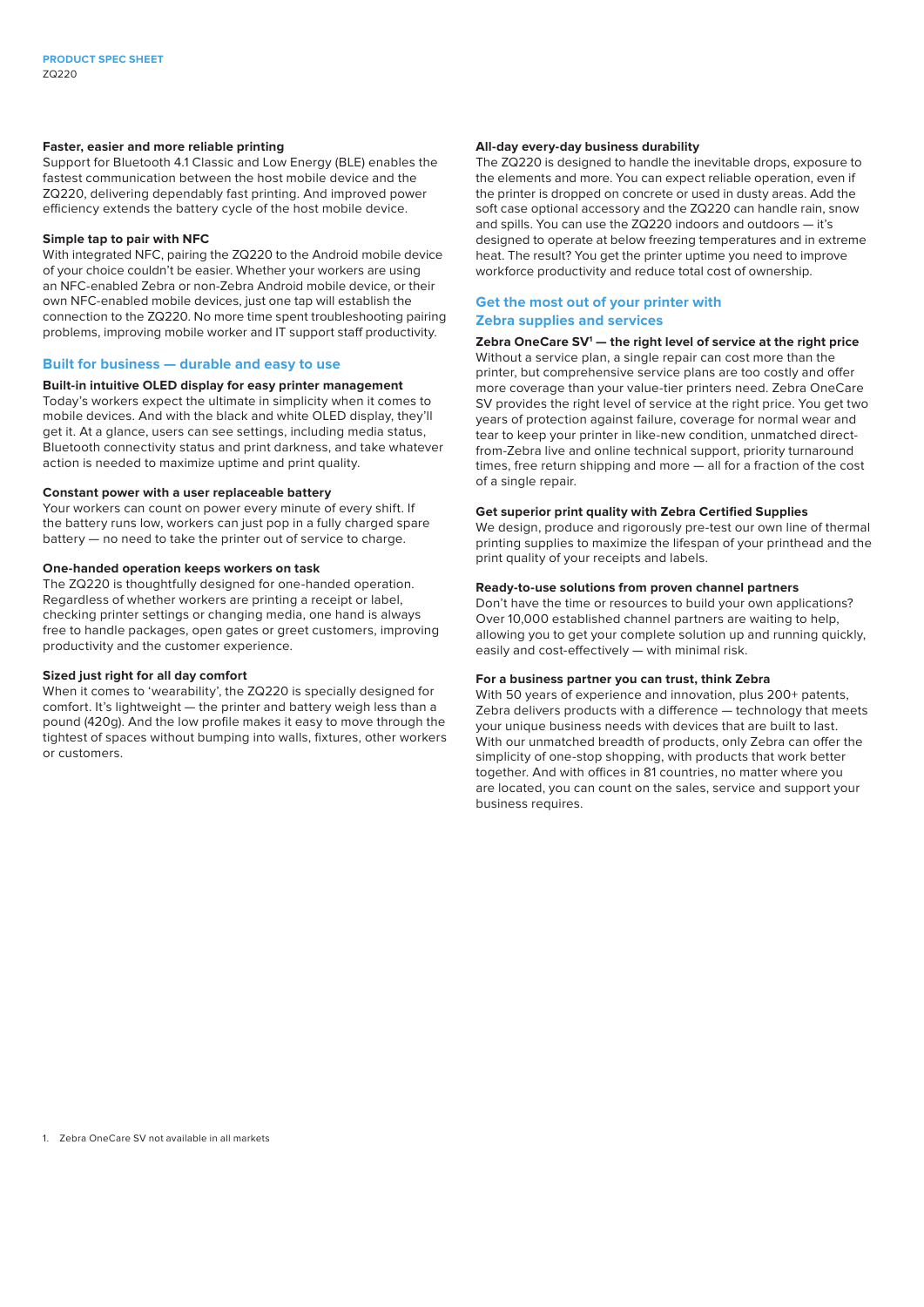## **ZQ220 Specifications**

| <b>PHYSICAL CHARACTERISTICS</b>      |                                                                                                                |  |
|--------------------------------------|----------------------------------------------------------------------------------------------------------------|--|
| <b>Dimensions</b>                    | 129.5 mm L x 114.5 mm W x 56.7 mm H<br>5.0 in, L x 4.5 in, W x 2.2 in, H                                       |  |
| Weight (with battery)                | 420 g/0.92 lbs                                                                                                 |  |
| <b>PRINTER SPECIFICATIONS</b>        |                                                                                                                |  |
| Programming<br>Languages             | CPCL language                                                                                                  |  |
| Resolution                           | 203 dpi/8 dots per mm                                                                                          |  |
| Memory                               | 16MB SDRAM, 16MB Flash                                                                                         |  |
| <b>Max Print Width</b>               | 72 mm/2.83 in.                                                                                                 |  |
| <b>Max Print Speed</b>               | 2.5 ips (60 mm/s)                                                                                              |  |
| <b>Sensors</b>                       | Black Mark, Gap, Media Out sensing                                                                             |  |
| <b>Battery Capacity</b><br>and Type  | 2550 mAh (7.26V), rechargeable Li-ion battery                                                                  |  |
| <b>MEDIA CHARACTERISTICS</b>         |                                                                                                                |  |
| <b>Media Type</b>                    | Direct Thermal media, continuous receipt, black mark<br>receipt, tag and gap label, option for linerless label |  |
| <b>Media Width</b>                   | 80 mm/3.15 in.<br>76.2 mm/3.00 in.<br>58 mm/2.28 in.<br>50.8 mm/2.00 in.                                       |  |
| <b>Media Roll Diameter</b>           | Inner: 12.7 mm/0.5 in.<br>Outer: 50 mm/2.0 in.                                                                 |  |
| <b>Media Thickness</b>               | 0.058 mm to 0.1575 mm                                                                                          |  |
| <b>ENVIRONMENT AND RESISTANCE</b>    |                                                                                                                |  |
| Operating Temp.                      | -10°C to 50°C/14°F to 122°F                                                                                    |  |
| Storage Temp.                        | -20°C to 60°C/-4°F to 144°F                                                                                    |  |
| <b>Charging Temperature</b>          | -0°C to 40°C/32°F to 104°F                                                                                     |  |
| <b>Charging Time</b>                 | 3.5 Hours (23 °C +/- 5°C)                                                                                      |  |
| <b>Printing Length</b><br>per Charge | Minimum of 500 labels x 6 in. length, 13% density                                                              |  |
| <b>Printhead Reliability</b>         | 50KM abrasion resistance (scratch failure mode by<br>foreign particle is excluded)                             |  |
| <b>Drop Specification</b>            | 1.5 m/5 ft. to concrete                                                                                        |  |
| <b>IP Rating</b>                     | IP43 (IP54 with case)                                                                                          |  |
| <b>AGENCY APPROVALS</b>              |                                                                                                                |  |
| Emissions                            | EN55032, ETSI EN 301 489 -1 / -17                                                                              |  |
| Susceptibility                       | EN55035, ETSI EN 301 489 -1 / -17                                                                              |  |
| Safety                               | EN60950, EN62368                                                                                               |  |
| <b>COMMUNICATION AND INTERFACE</b>   |                                                                                                                |  |
| <b>Bluetooth</b>                     | Bluetooth 2.1+EDR/4.1 Low Energy dual mode                                                                     |  |
| <b>USB Port</b>                      | USB 2.0 type-C connector                                                                                       |  |
| <b>NFC Tag</b>                       | Passive NFC tag                                                                                                |  |

## **COMMUNICATION AND INTERFACE (CONTINUED) Charging Method** USB Charging Low Power Mode | Support power saving **MFi (iOS support via Bluetooth)** MFI -Certified **User Interface DED** screen, control buttons **FONTS Built-in fonts (bitmap)** English/Latin9, Cyrillic, (APAC SKU) traditional Chinese M Kai 24x24, New Sans MT 16x16 **BARCODE SYMBOLOGY** Linear Barcodes Code 39, Code 93, UCC/EAN128 (GS1-128), Code 128, Codabar, Interleaved 2-of-5, UPC-A and UPC-E 2, 5 digit add-on and composite, EAN-8, EAN-13, 2, 5 digit add-on and composite **2D Barcodes** PDF417, MicroPDF417, MaxiCode, QR Code, GS1/ DataBar™ (RSS) family, Aztec, MSI/Plessey **DEVELOPER SOFTWARE AND TOOLS SDK** ZebraLink, legacy Multiplatform SDK support for PC Windows v7, v8, v10, Android, iOS, Windows CE, Windows Mobile 6.5 **Tools** Zebra PC Setup Utility, OPOS Driver, Zebra NetBridge, Zebra Designer (Printer Windows Driver, Font and Graphic Downloader, Status Monitor, Label Design Application) **OPTIONAL ACCESSORIES Battery** Spare ZQ220 printer battery 2550 mAh. Note: one battery ships with the printer **Soft Case** Add an extra layer of protection for harsh environments with a soft case. When inserted into the case, the printer is IP54-rated for resistance to windblown water and dust. Includes a shoulder strap. **Shoulder Strap** Hooks to the soft case or printer for easy over-theshoulder carrying (shoulder strap is included with the Soft Case). **Belt Clip** Replacement belt clip (one belt clip ships with the printer); package of 5 **USB Cable (Type C - A)** Spare USB Type A to Type C cable, package of 1 or 5. Use this cable with the AC-USB Adapter or the Vehicle Lighter Adapter to charge your printer. Printer includes one cable. **AC to USB Adapter** Use AC to USB Adapter to charge your printer

#### **Ideal for These Applications**

## **Retail/Hospitality**

• Mobile Point of Sale • Line busting

#### **Transportation & Logistics**

- Field Service
- Direct Store Delivery (DSD)
- Proof of Pickup/ Delivery
- Bag Reconciliation
- Post and Parcel
- Passenger Ticketing

## **Manufacturing**

- Field Service
- Direct Store Delivery (DSD)

#### **Government**

- Utility Meter Reading
- Parking Enforcement
- E-Citation